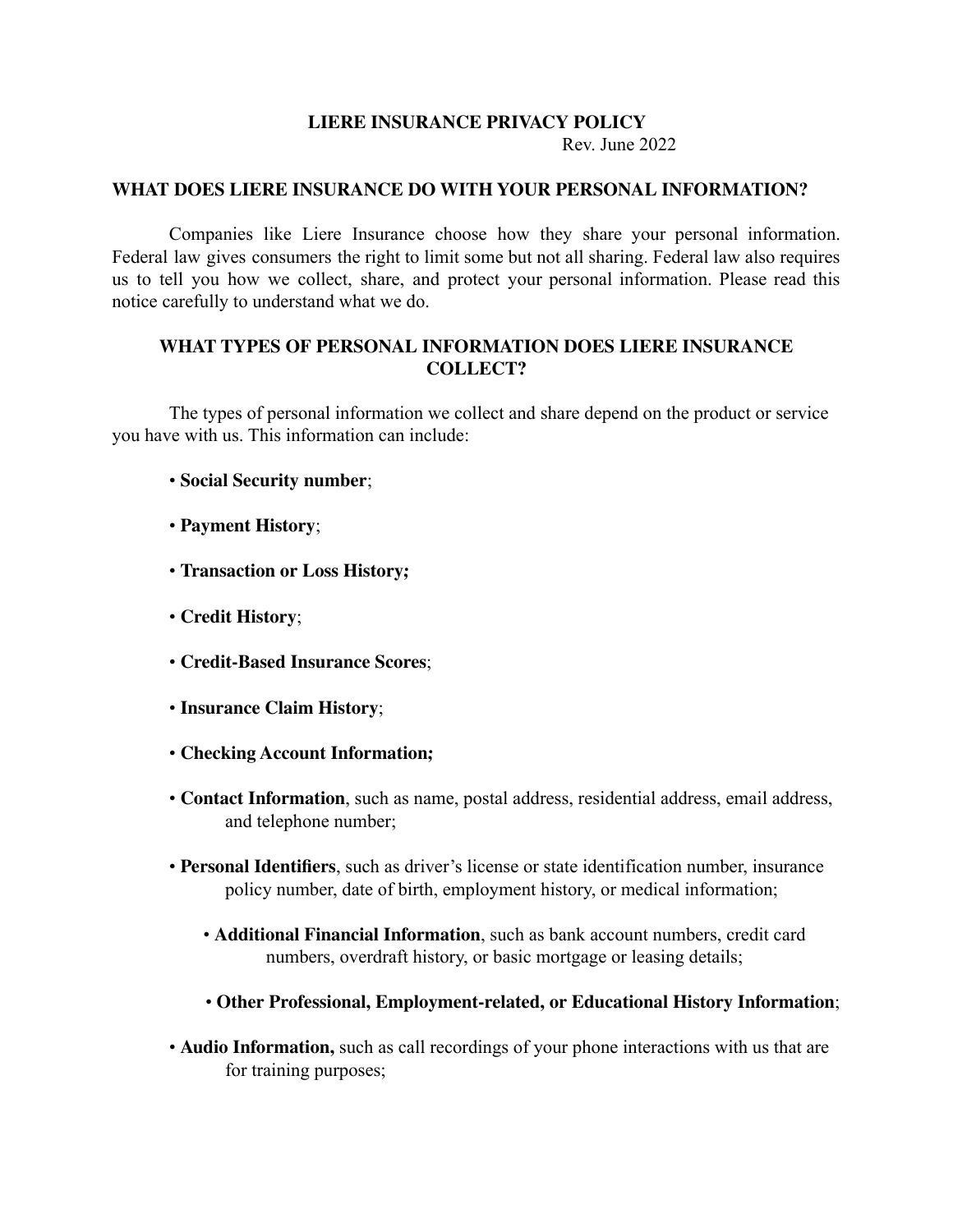- **Commercial Information**, such as information relating to the services you purchased and your purchasing habits, histories, or tendencies;
- **Internet or Similar Network Activity**, such as information about your internet connection, location, the equipment you use to access our website, and usage details, which may include information such as your computer's Internet Protocol address (e.g. IP address), browser type, browser version, the pages of our website that you visit, the time and date of your visit, the time spent on those pages, unique device identifiers, and other diagnostic data;
	- **Location Information**, which is collected when you access our website; and

When you are *no longer* our customer, we continue to share your information as described in this notice.

# **HOW DOES LIERE INSURANCE USE YOUR PERSONAL INFORMATION?**

Companies like Liere Insurance need to share customers' personal information to run their everyday business. In the section below, we list the reasons that companies can share their customers' personal information, the reasons Liere Insurance chooses to share, and whether you can limit this sharing.

| Reasons we can share your<br>personal information                                                                                                                                              | <b>Does Liere</b><br><b>Insurance share?</b> | Can you limit<br>this sharing? |
|------------------------------------------------------------------------------------------------------------------------------------------------------------------------------------------------|----------------------------------------------|--------------------------------|
| For our everyday business purposes –<br>such as to process your transactions,<br>maintain your account(s), respond to<br>court orders and legal investigations, or<br>report to credit bureaus | Yes.                                         | No.                            |
| For our marketing purposes $-$ to offer<br>our products and services to you                                                                                                                    | Yes.                                         | No.                            |
| For joint marketing with other<br>financial companies                                                                                                                                          | Yes.                                         | No.                            |
| For our affiliates' everyday<br>business purposes $-$ information<br>about your<br>transactions and experiences                                                                                | No.                                          | No.                            |
| For our affiliates' everyday<br>business purposes $-$ information<br>about your                                                                                                                | No.                                          | We don't share.                |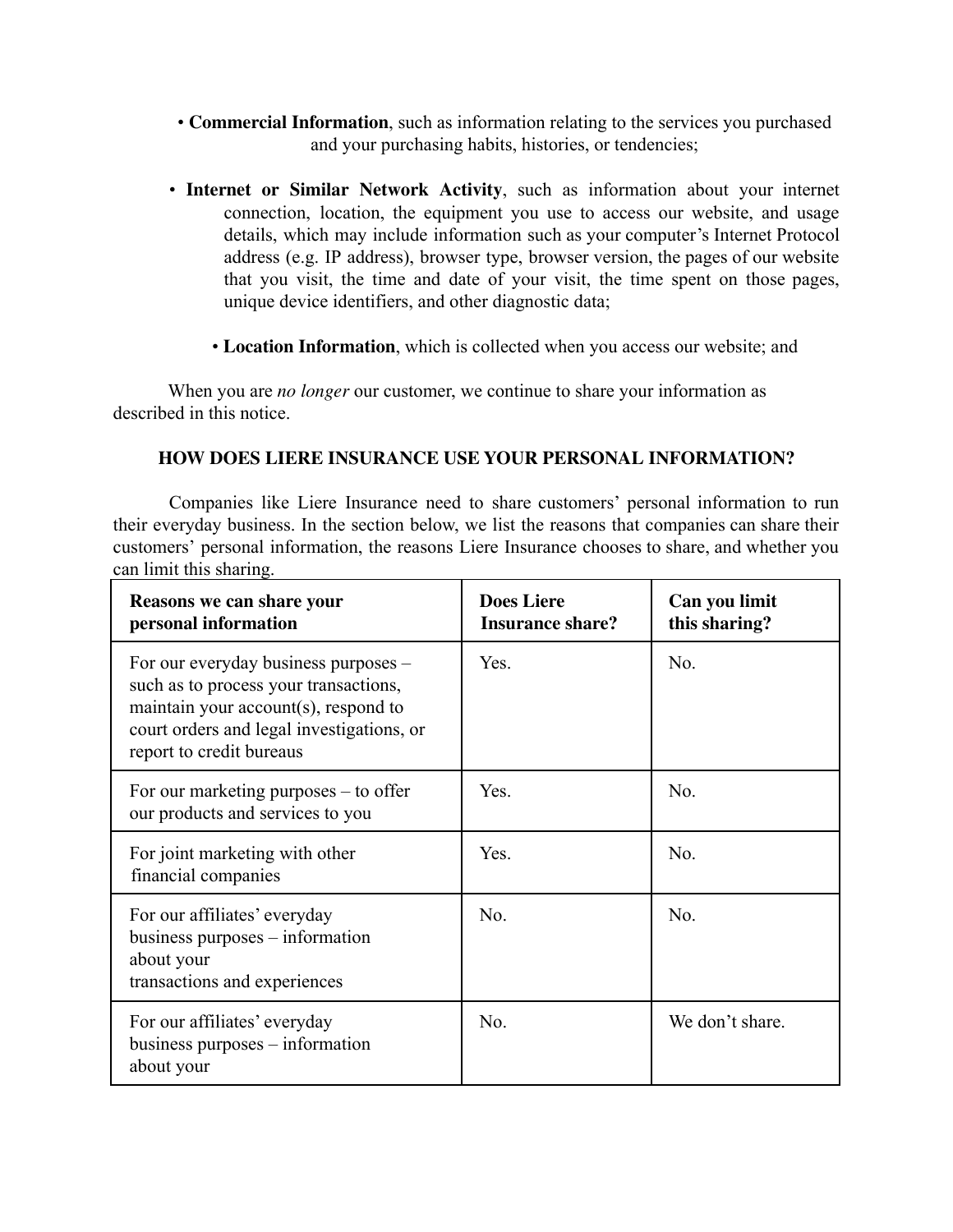| creditworthiness                   |     |                 |
|------------------------------------|-----|-----------------|
| For nonaffiliates to market to you | No. | We don't share. |

# **QUESTIONS?**

If you have any questions, call customer service toll-free at 855-776-2300 or go to www.myliere.com.

## **HOW DOES LIERE INSURANCE PROTECT YOUR PERSONAL INFORMATION?**

To protect your personal information from unauthorized access and use, we use security measures that comply with federal law. These measures include computer safeguards and secured files and buildings.

# **HOW DOES LIERE INSURANCE COLLECT YOUR PERSONAL INFORMATION?**

We collect your personal information, for example, when you

- apply for insurance,
- pay insurance premiums,
- file an insurance claim,
- give us your income information,
- provide account information,
- give us your contact information,
- pay us by check,
- provide your mortgage information,
- tell us who receives the money,
- tell us where to send the money,
- show your government-issued ID,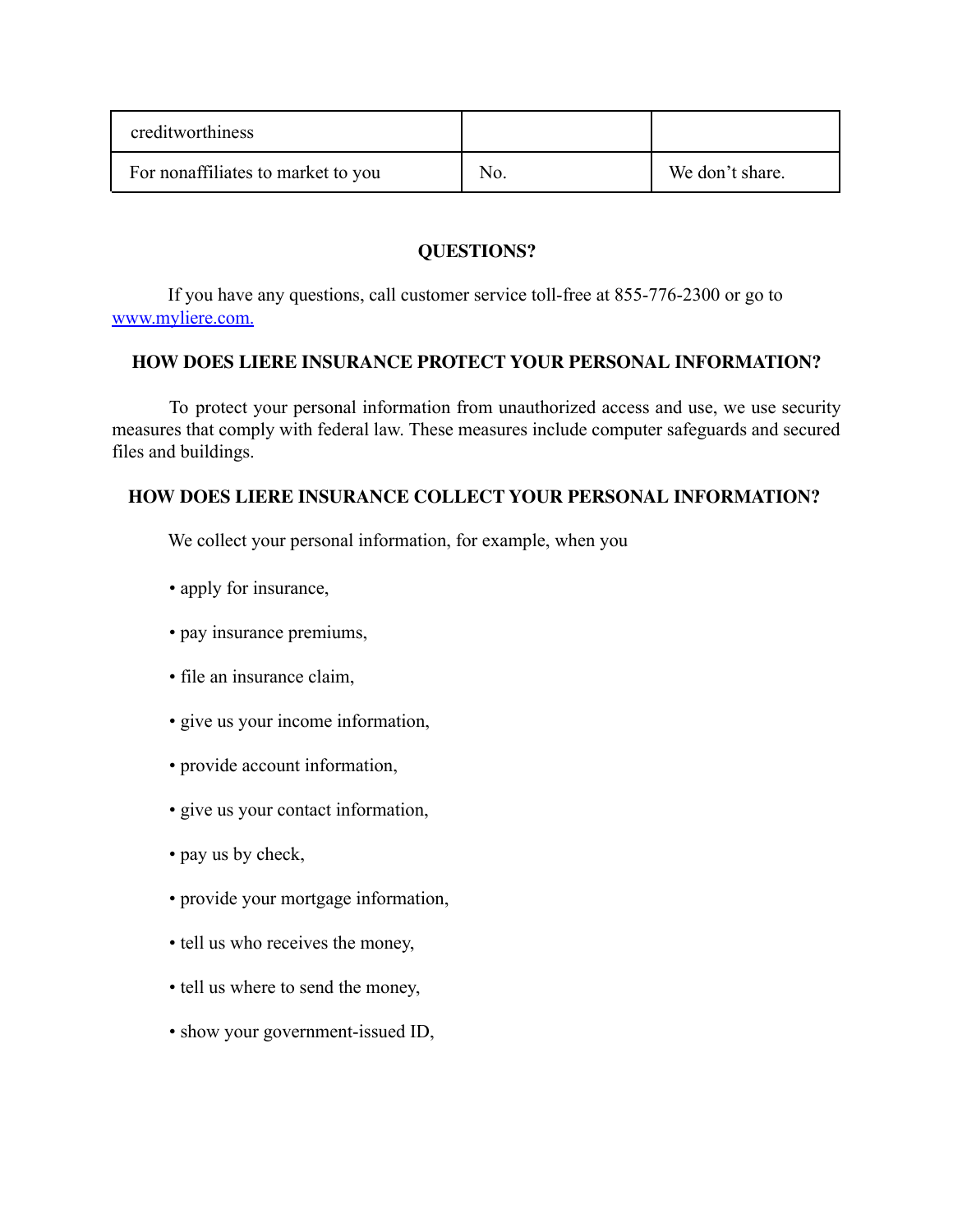• show us your driver's license or provide your driver's license number, • fill

out or submit applications to us;

- contact and communicate with us, including by providing information over the phone, or filling in forms on our website;
	- request an insurance quote or request information about an insurance policy;
- respond to surveys that we might ask you to complete for research and quality control purposes;
- navigate through our website (e.g. usage details, IP addresses and information collected through cookies and other tracking technologies). As you navigate through and interact with our website, we collect information through the use of "cookies" and data analytics tools such as Google Analytics and other third party technologies to understand how you navigate through the website so that we may continue to improve your client experience. A cookie is a small file placed on the hard drive of your computer designed to store basic information and to help websites and apps recognize your browser. You may refuse to accept browser cookies by activating the appropriate setting on your browser. However, if you select this setting you may be unable to access certain parts of our website. Unless you have adjusted your browser setting so that it will refuse cookies, our system will issue cookies when you direct your browser to our website. You can opt out of having your activity available to Google Analytics by installing the Google Analytics opt-out browser add-on and preventing the Google Analytics JavaScript from sharing information with Google Analytics about your activity; or
- transact with us, such as when you make a payment of your premiums, interact with an insurance agent, or submit a claim.

We also collect your personal information from others, such as credit bureaus, affiliates, or other companies. Examples of those other companies may include:

- **• Public Data Sources:** We may obtain information from public data sources regarding your home, your autos, your mortgage, and/or your insurance portfolio.
- **Service Providers**: Third party service providers may supply us with information needed for core aspects of our services, which allows us to provide a better service experience to our clients. These third-party service providers include insurance underwriters, data processors and aggregators, credit bureau service companies, public record databases, credit reporting agencies, insurance reporting agencies, government agencies, and medical information providers.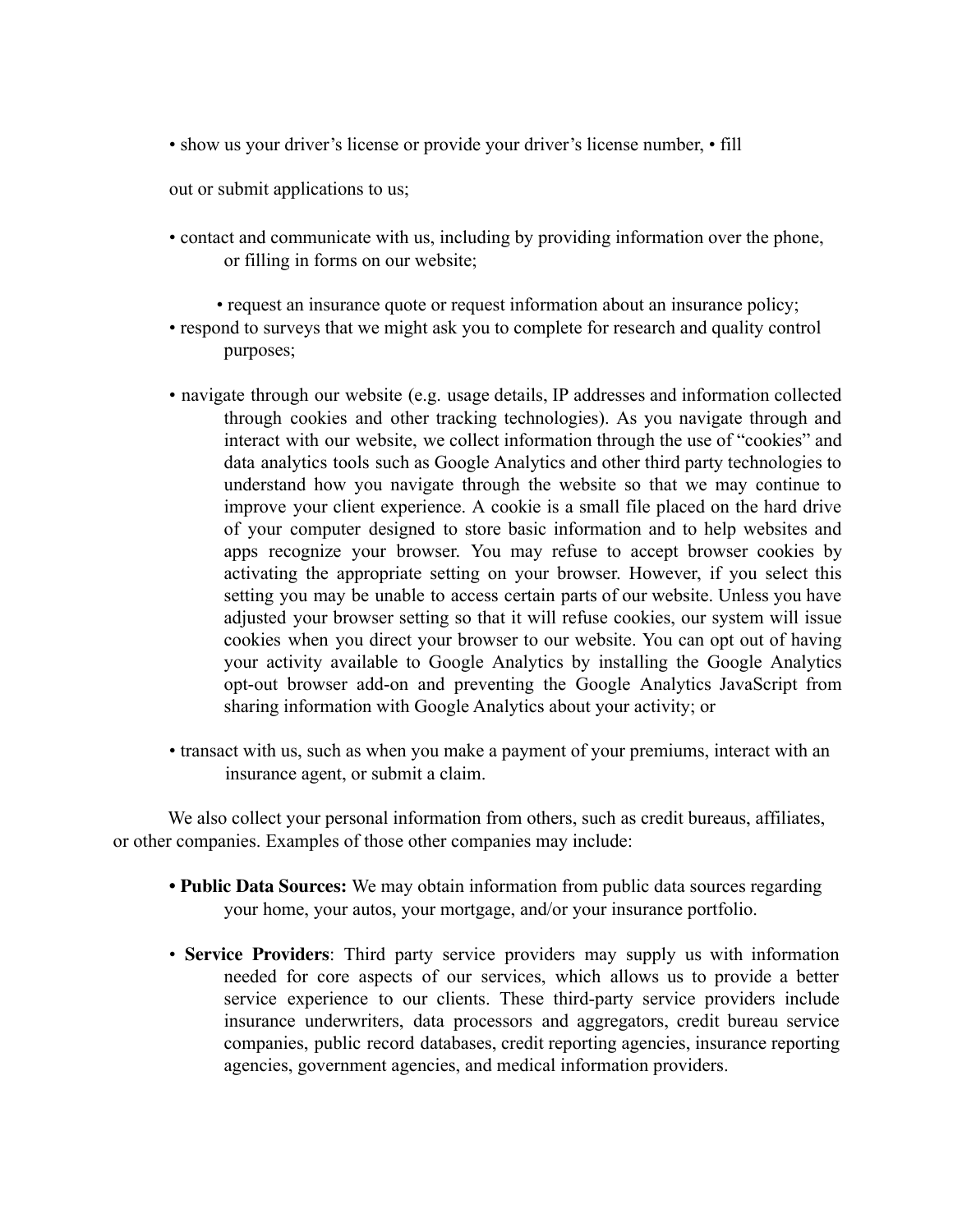- **Carrier Partners**: Our carrier partners and other insurance providers may supply us with information in connection with our provision of services.
- **Other Third Parties**: We may obtain information from other third parties that may be related to the services that we provide to you or to claims that you may submit. These other third parties may include health care providers, employers, or other insurers, and the information collected may include your medical records, employment history, and claims history.

# **WHY CAN'T I LIMIT ALL SHARING?**

Federal law gives you the right to limit only  $-$ 

# sharing for affiliates' everyday business purposes – information about your creditworthiness #

affiliates from using your information to market to you

# sharing for nonaffiliates to market to you

State laws and individual companies may give you additional rights to limit

## sharing. **DEFINITIONS**

#### **Affiliates:**

Companies related by common ownership or control. They can be financial and nonfinancial companies.

Liere Insurance has no affiliates.

#### **Nonaffiliates:**

Companies not related by common ownership or control. They can be financial and nonfinancial companies.

Liere Insurance does not share with nonaffiliates so they can market to

#### you. **Joint Marketing:**

A formal agreement between nonaffiliated financial companies that together market financial products or services to you.

Our joint marketing partners include insurance carrier providers.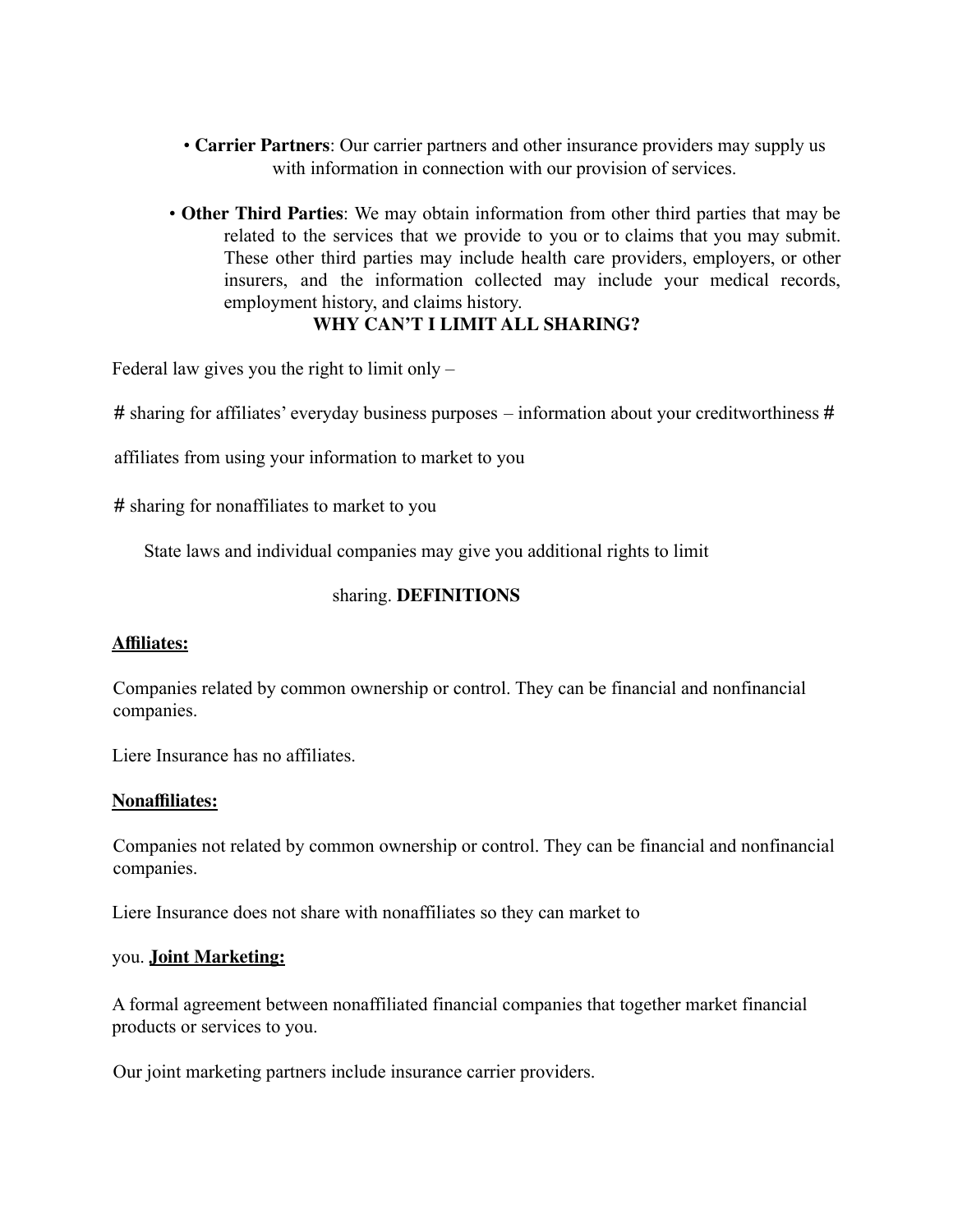### **Other Information that may be important:**

# **WHAT ARE SOME SPECIFIC WAYS THAT LIERE INSURANCE USES YOUR PERSONAL INFORMATION?**

- **Provide our Services**: We use your personal information to:
	- (1) present our website and its contents to you;
	- (2) provide you with information, including insurance quotes and recommendations;
	- (3) provide you with insurance related products or services that you request from us; or
	- (4) to bind an insurance policy at your request.
- **• Communicate with You**: We use your personal information to respond to communications, contact you about your transactions, promote our services, notify you of changes to our services and policies, provide customer care and support, provide other related information, and request information or feedback. We may also use your information to contact you about additional insurance products that may be of interest to you.
- **Personalize Your Experience:**We utilize your personal information regarding your use of our website and services to personalize and enhance your experiences.
- **Enable Security or Fraud Prevention:** We use your personal information to: (1)

prevent, detect, protect against, address or respond to security incidents; and (2)

preserve the integrity or security of our systems.

- **• Conduct Internal Research:** We use your personal information to conduct internal analysis and research to develop, improve, or repair our products, services, or technology.
- **Maintain Legal Compliance:** We may use your personal information to comply with applicable laws or to comply with a lawful government request.
- **Monitor Usage of Our Website, Systems, and Services**
- **• Detect, Prevent, and Address Technical Issues.**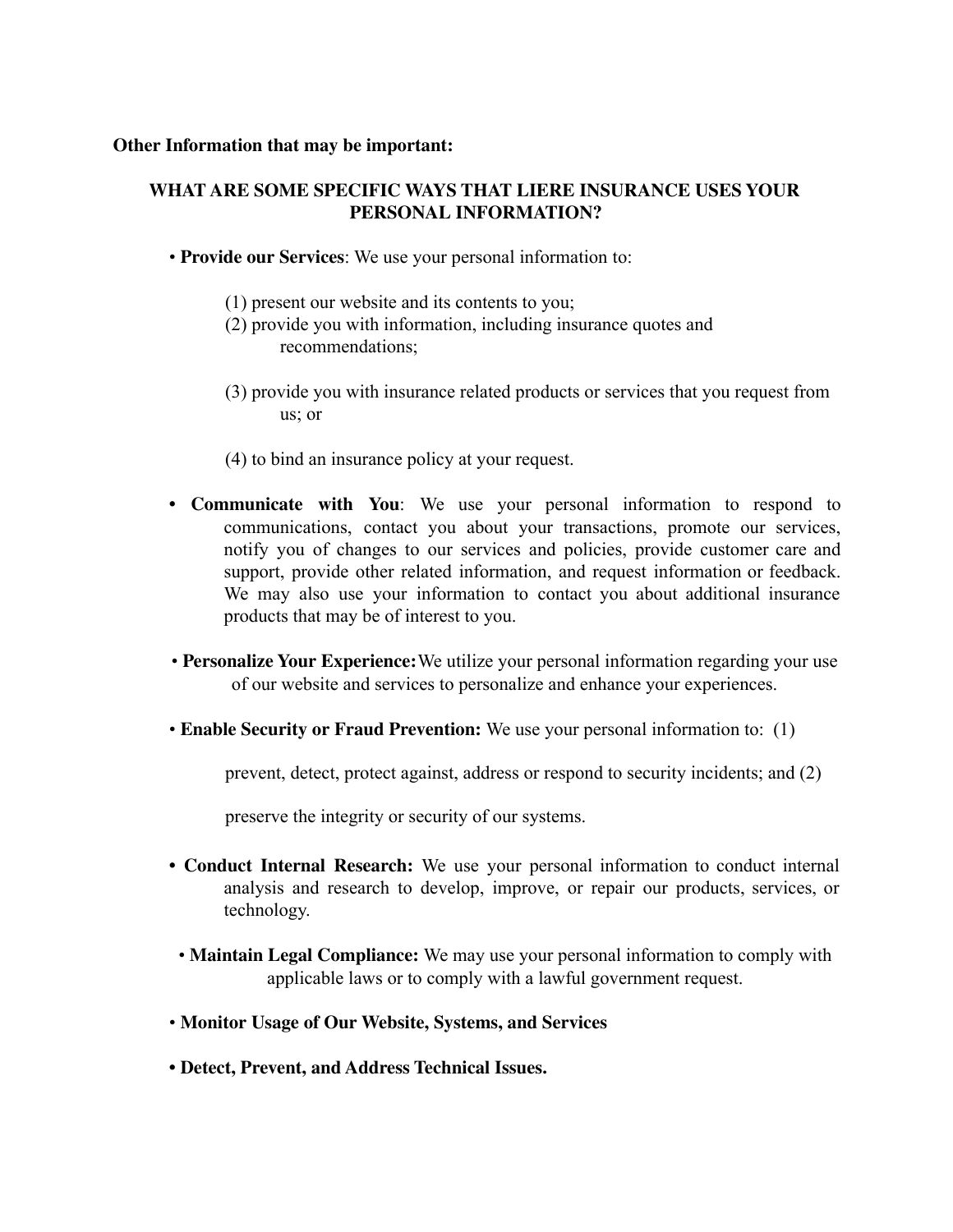**• Monitor Integrity of Services:** We may use your personal information to prevent or investigate possible wrongdoing in connection with our services.

# **WHAT ARE SOME SPECIFIC WAYS THAT LIERE INSURANCE SHARES YOUR PERSONAL INFORMATION?**

Generally, we may share your personal information with service providers who act on our behalf, our carrier partners, or others operating at your direction or where legally necessary or appropriate. We do not share your personal information with third parties for their own marketing purposes. More specifically, we share your personal information with the following:

- **• Service Providers:** We engage third parties to act as our service providers and perform certain tasks on our behalf in connection with delivering you our products and services. The tasks performed by service providers include:
	- (1) processing and storing your personal information,
	- (2) assisting with marketing communications and advertising,
	- (3) processing credit card or other financial charges, and
	- (4) providing technology services.

We may provide service providers with all types of the personal information described above. We take reasonable steps to ensure that our service providers are contractually obligated to keep the personal information confidential and only utilize the personal information as permitted.

- **• Partners**: We may partner with third parties to provide services and other offerings. For example, we may share you personal information with our insurance carrier partners and other insurance providers for the provision of services. Upon your request, we may also share your information with our other service partners to provide products or services of interest to you. We take reasonable steps to ensure that the entities to whom we share your personal information keep the information confidential and only use it as permitted.
- **Other Legal Purposes:** We also may share personal information: (1)

with your consent,

(2) to respond to subpoenas, court orders, or other legal process or otherwise as required or allowed by law or the competent governmental or judicial authorities;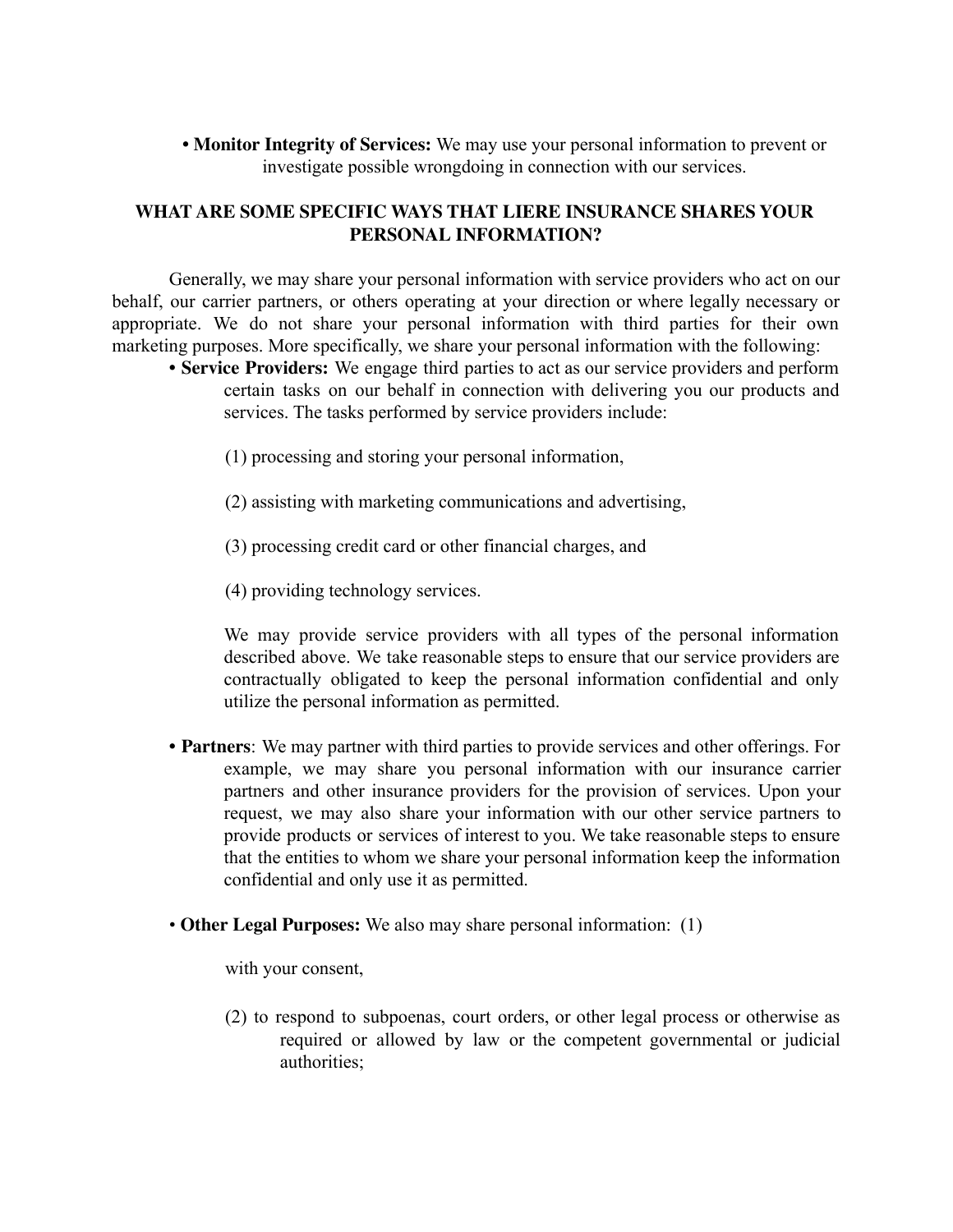- (3) to cooperate with law enforcement, government or regulatory entities, and safety or investigation authorities;
- (4) to establish or preserve a legal claim or defense;
- (5) if we believe disclosure is necessary or appropriate to protect the rights, property, or safety of Liere Insurance, our clients, our employees, our franchise partners, or others; or

(6) as part of a corporate restructuring, sale of assets, merger or divestiture. We have not sold and will not sell any of your personal information to non-affiliated third parties without your consent.

# **WHAT ARE SOME SPECIFIC WAYS THAT LIERE INSURANCE PROVIDES SECURITY FOR YOUR PERSONAL INFORMATION?**

We retain your information for as long as necessary to provide you and other clients with our services and to comply with applicable state and federal laws.

We have implemented reasonable and appropriate measures designed to secure your personal information from accidental loss and from unauthorized access, use, destruction, alteration, and disclosure.

The safety and security of your information also depends on you. Where we have given you (or where you have chosen) a password for access to certain parts of our website, you are responsible for keeping this password confidential. We ask that you not share your password with anyone. It is important for you to sign off when you have completed using a computer accessible by others.

Unfortunately, the transmission of information via the internet is never completely secure. Although we do our best to protect your personal information, we cannot guarantee the security of your information, including against unauthorized intrusions or acts by third parties. Any transmission of personal information by you over the internet is at your own risk.

You may review and update some of your identifying personal information by contacting us. We will require verification of your identity for you to receive that personal information.

## LIMITATION OF PRIVATE INFORMATION AND USE OF WEB SITE

You can choose not to provide certain information to us. If you choose not to provide personal information, you can still use many parts of our Web Site. However, you will not be able to purchase products and services and you will not be able to take advantage of many of our features. If you have previously provided certain information to us and you desire to remove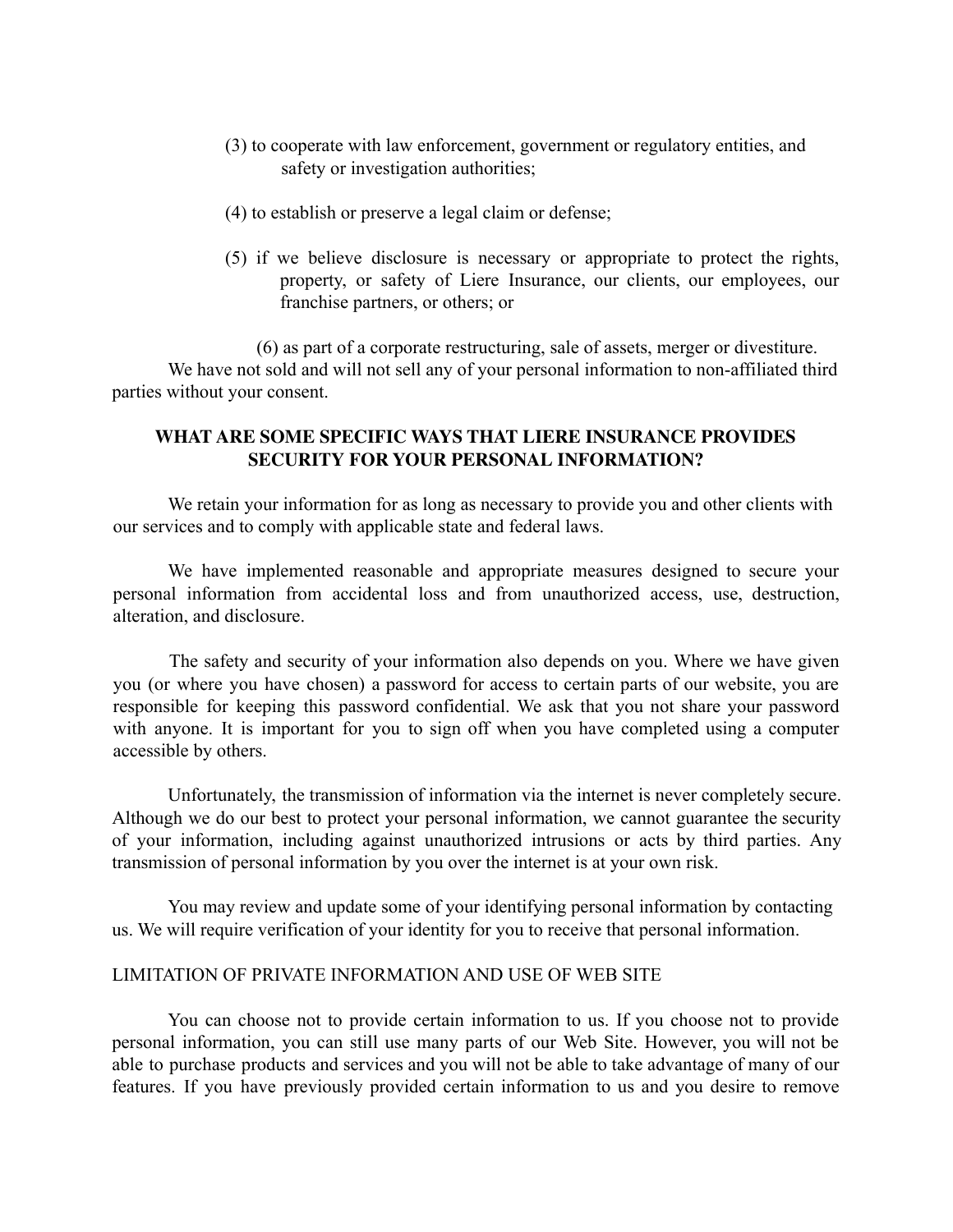such information from our system, or if you do not wish for our information to be disclosed to any third parties, you may contact us to remove such information.

Most web browsers automatically accept Cookies, but if you prefer, you can edit your browser options to block Cookies in the future. The "Help" portion of the toolbar on most browsers will explain how you can prevent your browser from accepting new Cookies, how to set the browser to inform you when you receive a new Cookie, or how to reject Cookies altogether.

## CHILDREN

Our website is not intended for children under 13 years of age. We understand the importance of taking extra precautions to protect the privacy and safety of children. Accordingly, we do not knowingly collect, use, or disclose personal information from children under 13. If you

are under 13, do not use or provide any information on our Web Site or provide any information about yourself to us, including your name, address, telephone number, e-mail address, or interests. If we learn we have collected or received personal information from a child under 13 without verification of parental consent, we will delete that information as soon as possible. If you believe we might have any information from or about a child under 13, please contact us.

### THIRD PARTY WEB SITES

Please be aware that the Web Site may have links to third party web sites that may collect personally identifiable information about you. When you open one of these third party links, you are entering another web site for which we have no responsibility. This notice does not cover the information practices or policies of such third party web sites. We encourage you to read the privacy statements of all such web sites since their privacy policies may be materially different from our notice.

## **CONSENT**

By using and accessing the Web Site, you indicate that you have read and understand this notice and you consent to the collection and use of information by usin the manner explained in this notice. This notice and the Web Site Terms and conditions, including, without limitation, provisions covering limitations on damages and the application of Texas law govern any dispute over privacy.

If you have any questions or concerns about your privacy at the Web Site, please contact us. If you do not accept this notice, do not access and use the Web Site.

We may revise this notice at any time without notice by updating this notice. Any modifications in the way we use personal information will be provided in future updates of this notice. Modifications will be effective immediately and will be available on the Web Site. You